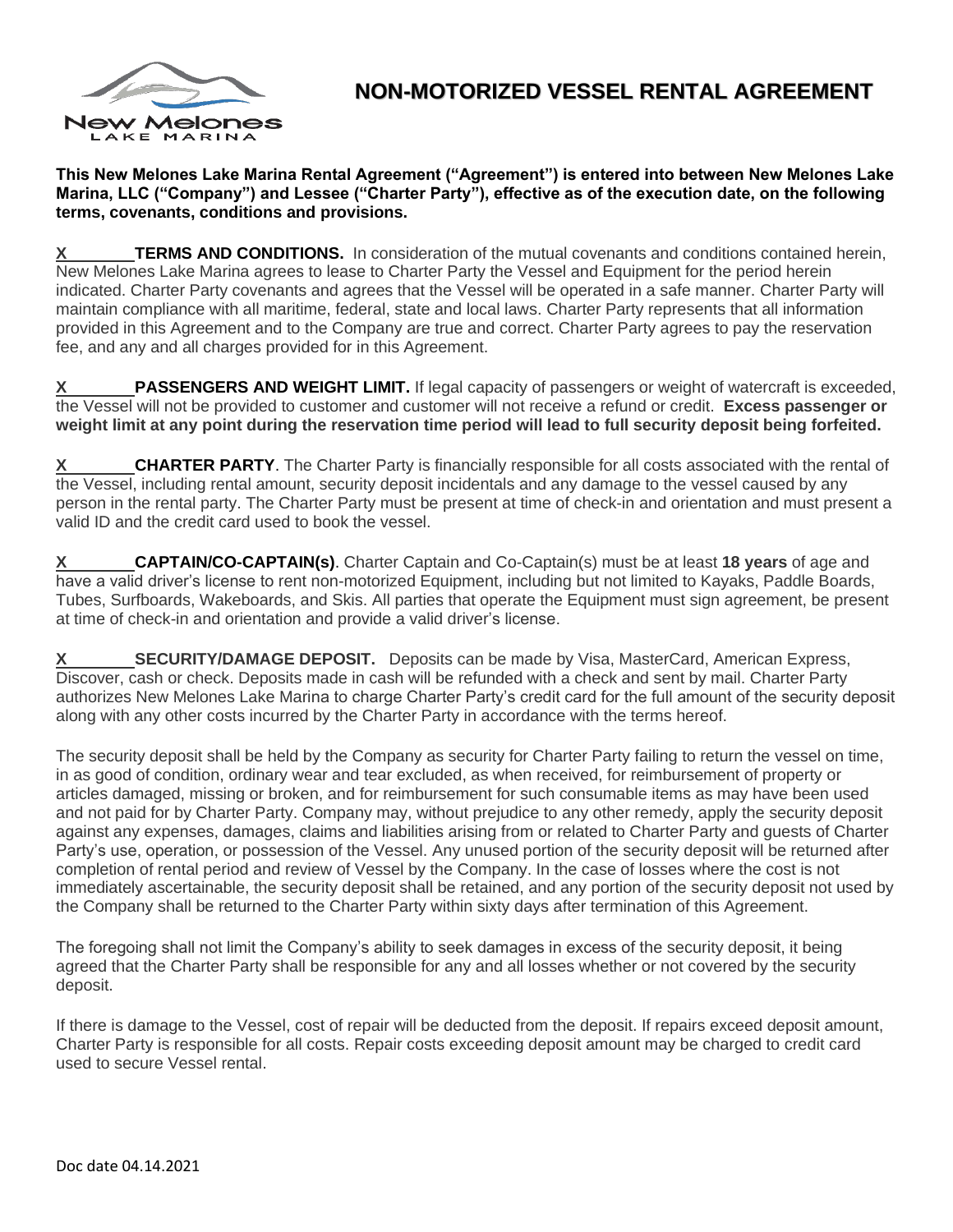**X CREDIT CARD ON FILE.** Charter Party agrees to provide a valid credit card to be kept on file. This card will be charged if losses or additional charges exceed the security deposit provided, for additional rental time, excess cleaning fee, the purchase of additional equipment, late fees and/or other incidentals. Charter Party hereby irrevocably authorized New Melones Lake Marina to charge this credit card on file for all the foregoing charges.

**X** CANCELLATION POLICY. Charter Party acknowledges that the Company's ability to provide the Equipment is contingent upon and subject to the return of the Equipment by the previous renter, as well as other causes beyond the Company's control. Cancelations must be made 72 or more hours before rental date to receive a full refund. **Cancelations made with less than a 72-hour notice will forfeit 100% of rental cost**. New Melones Lake Marina reserves the right to cancel reservations due to inclement weather or any other cause, which includes, but is not limited to, strong winds, heavy rain and/or storms.

**X** REPAIR & REFUND POLICY. New Melones Lake Marina is committed to making your rental as trouble free as possible. Please understand that there are many breakable components on the Equipment, several of which can fail unforeseeably. Although there are NO REFUNDS given for such failures, it is our commitment and responsibility to repair the problem in a timely and efficient manner. This can only happen if we are made aware of the problem at the time it occurs. Should you experience failure of any kind, please notify New Melones Lake Marina immediately.

**X** RENTAL TIME. It is suggested to arrive at least 20 minutes prior to your rental departure time. Regardless of the departure time, the Equipment is due back at the scheduled return time (i.e., Equipment reserved for 9AM and customer arrives late so he/she checks in at 11, the Equipment is still due back at designated time) – for every 15 minutes the Equipment is late, customer will be charged an additional \$50. New Melones Lake Marina is not responsible for lost rental time due to Equipment failure, accidents, illness or change in charter party plans. Renting the Equipment "daily" entails leaving as early as 9am and returning by 5pm.

## **There are no Sunset or Overnight options available for Non-Motorized Rentals.**

**X CHECK-IN & BOARDING.** Renter may not remove or begin using Equipment until all paperwork has been completed and instructions regarding operation of the Equipment has concluded.

**ORIENTATION.** All Captains, Co-Captains and Charter Party must be present for the Orientation. It is the Charter Party's responsibility to ensure they understand the operation of the Equipment. Company hereby rents the Equipment in good operable condition, and in proper working order with all materials, inclusive of that required by law, and in clean and in good condition throughout ready for use by Charter Party. Charter Party certifies that Charter Party will examine the Equipment before departure and by acceptance of delivery, charter party agrees to its condition and that it is safe and operable.

**X CHECK-OUT**. The Equipment must be unloaded and returned to the designated area by the designated return time. A late charge may be charged on late returns and will be deducted from the damage deposit or charged to the renter's credit card. There will be no refunds for early return.

**X** BOAT CHARTER AGREEMENT. The Charter Party (Lessee and Co-Captain, jointly and severally) agrees to accept custody of the Equipment, agrees that the Equipment is in good seaworthy condition, equipped as indicated, and agrees to return said Equipment to New Melones Lake Marina on or before the time indicated above, in the same general condition. Lessee agrees not to leave the dock if there is any defect in the Equipment. It is agreed that the Charter Fee is a presently earned fee for the use of the Equipment, and that the security deposit is a deposit against cost of repairs or cleaning that may be required as a result of physical damage to the Equipment during the charter period or against any liability that the Charter Party may incur to the Company pursuant to this agreement. The Charter Party further agrees that they are responsible for all damages to the Equipment occurring while they have possession of the Equipment. All or part of the deposit may be applied to such damages. Further charges may apply should damages exceed amount of the deposit.

**RULES AND REGULATIONS.** Charter Party shall operate the Equipment in accordance with all safety rules and regulations, including, but not limited to: